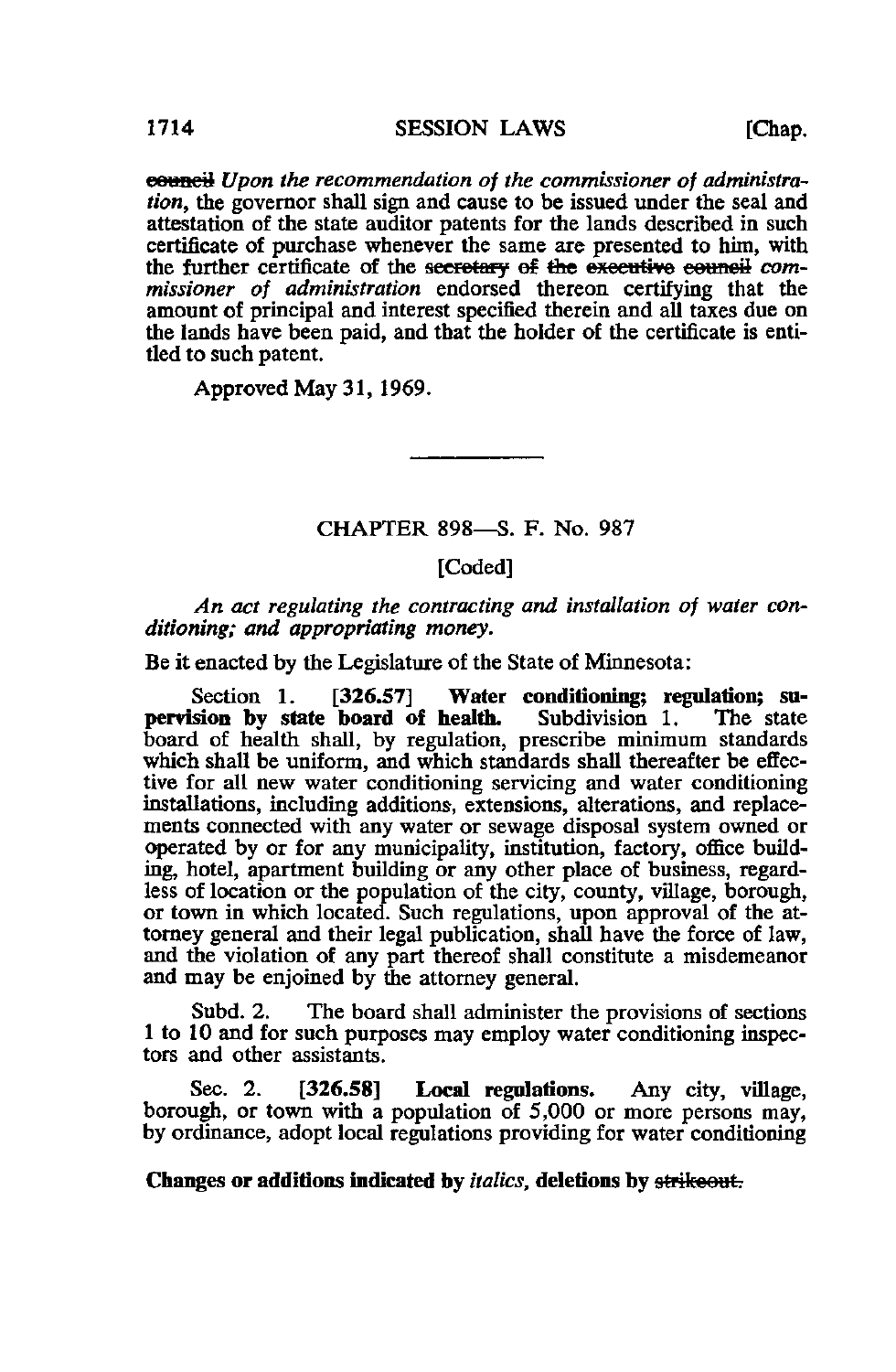permits, bonds, approval of plans, and inspections of water conditioning installations and servicing, which regulations shall not be in conflict with the water conditioning standards on the same subject prescribed by the state board of health. No such city, village, borough, or town shall prohibit water conditioning contractors or installers licensed by the state board of health from engaging in or working at the business.

Sec. 3. [326.59] Violations to be reported to state board<br>of health. Such local authority as may be designated by any such Such local authority as may be designated by any such ordinance for the issuance of such water conditioning installation and servicing permits and approval of such plans shall report to the state board of health persistent or wilful violations of the same and any incompetence of a licensed water conditioning contractor or licensed water conditioning installer observed by the local authority.

Sec. 4. [326.60] Water conditioning contractors and in-<br> **In summary of the sectual section cities or villages.** Subdivision stallers must be licensed in certain cities or villages.<br>1. In any city, village, borough, or town now or here In any city, village, borough, or town now or hereafter having a population of 5,000 or more according to the last federal or state census, no person, firm, or corporation shall engage in or work at the business of water conditioning installation or servicing after January 1, 1970, unless (a) at all times a person licensed as a water conditioning contractor by the state board of health shall be responsible for the proper water conditioning installation and servicing work of such person, firm, or corporation, and (b) all installations, other than exchanges of portable equipment, are actually made by a licensed water conditioning contractor or licensed water conditioning installer. Anyone not so licensed may do water conditioning work which complies with the provisions of the minimum standard prescribed by the state board of health on premises or that part of premises owned and actually occupied by him as his residence, unless otherwise forbidden to do so by a local ordinance.

Subd. 2. A water conditioning contractor license shall be issued only to a person who has demonstrated skill in planning, superintending, and servicing water conditioning installations. A water conditioning installer license shall only be issued to a person other than a water conditioning contractor who has demonstrated practical knowledge of water conditioning installation.

Subd. 3. The state board of health shall:

(a) Prescribe rules and regulations, not inconsistent herewith, for the licensing of water conditioning contractors and installers;

(b) License water conditioning contractors and installers;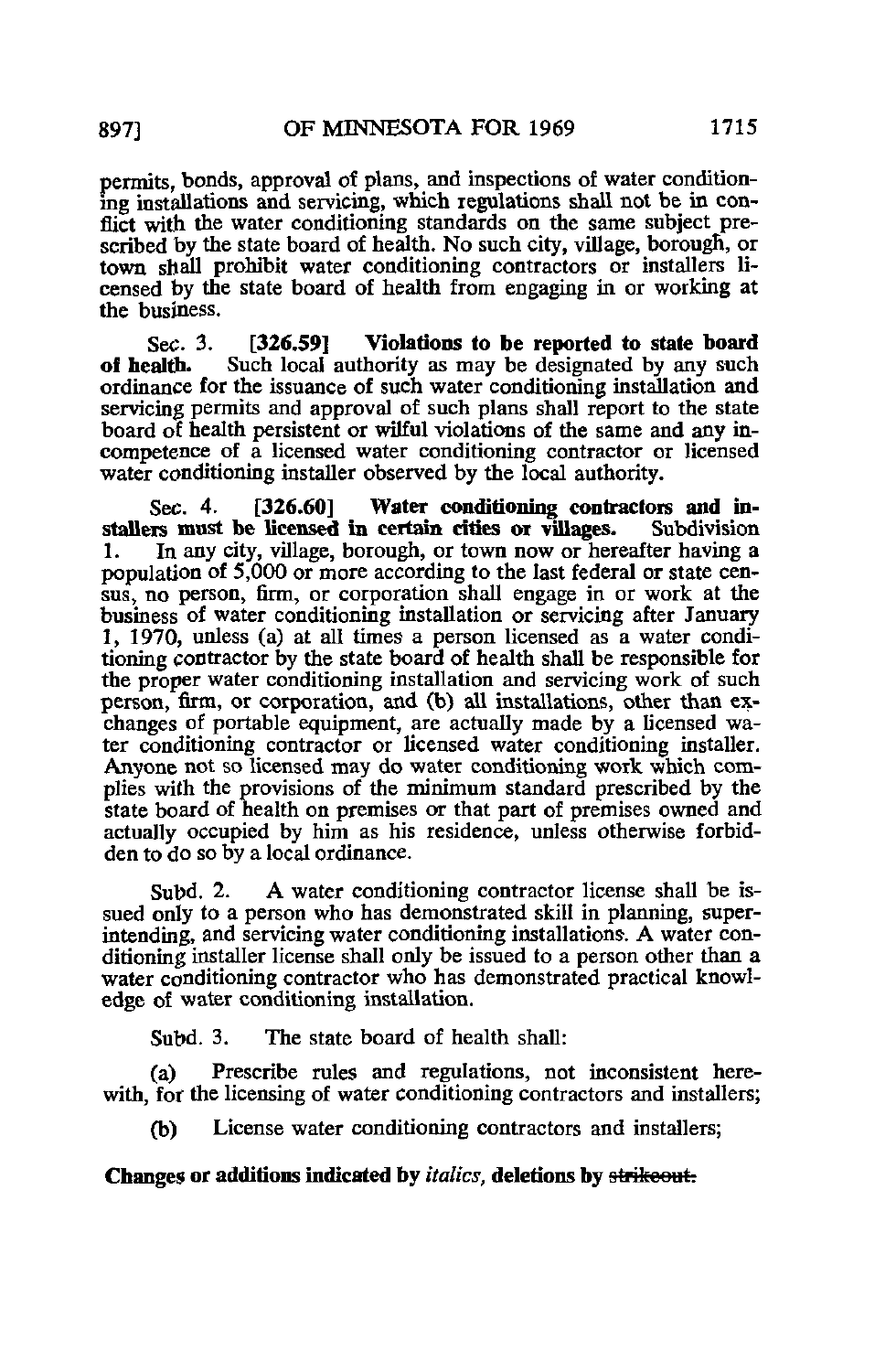(c) Prescribe rules and regulations not inconsistent herewith for the examining of water conditioning contractors and installers prior to first granting a license as a water conditioning contractor or water conditioning installer; and

(d) Collect an examination fee of \$25 from each examinee for a license as a water conditioning contractor and a fee of \$10 from each examinee for a license as a water conditioning installer. A water conditioning installer must successfully pass the examination for water conditioning contractors before being licensed as a water conditioning contractor.

Sec. 5. [326.61] Definition of water conditioning installation. Subdivision 1. "Water conditioning installation" as used in section 1 to 10 means the installation of appliances, appurtenances, and fixtures designed to treat water so as to alter, modify, add or remove mineral, chemical or bacterial content, said installation to be made in a water distribution system serving a single family residential unit, which has been initially established by a licensed plumber, and does not involve a direct connection without an air gap to a soil or waste pipe.

Subd. 2. "Water conditioning servicing" as used in sections 1 to 10 means the servicing (including servicing prior to installation) of a water conditioning installation.

Subd. 3. In order to provide effective protection of the public health, the state board of health may by regulation prescribe limitations on the nature of alteration to, extension of, or connection with, the said water distribution system initially established by a licensed plumber which may be performed by a person licensed hereunder, and may by regulation in appropriate instances require filing of plans, blueprints and specifications prior to commencement of installation. Such regulations, upon approval of the attorney general and their legal publication, shall have the force of law, and the violation of any part thereof shall constitute a misdemeanor. The installation of water heaters shall not constitute water conditioning installation and consequently such work shall be accomplished in accordance with the provisions of Minnesota Statutes, Sections 326.37 to 326.45.

Subd. 4. "Single family residential unit" as used in sections 1 to 10 means a building or portion thereof which is arranged, designed, used or intended to be used for residential occupancy by one family, but not including a motel, hotel or rooming house.

Sec. 6. [326.62] Applications. Applications for water conditioning contractor's or installer's licenses shall be made to the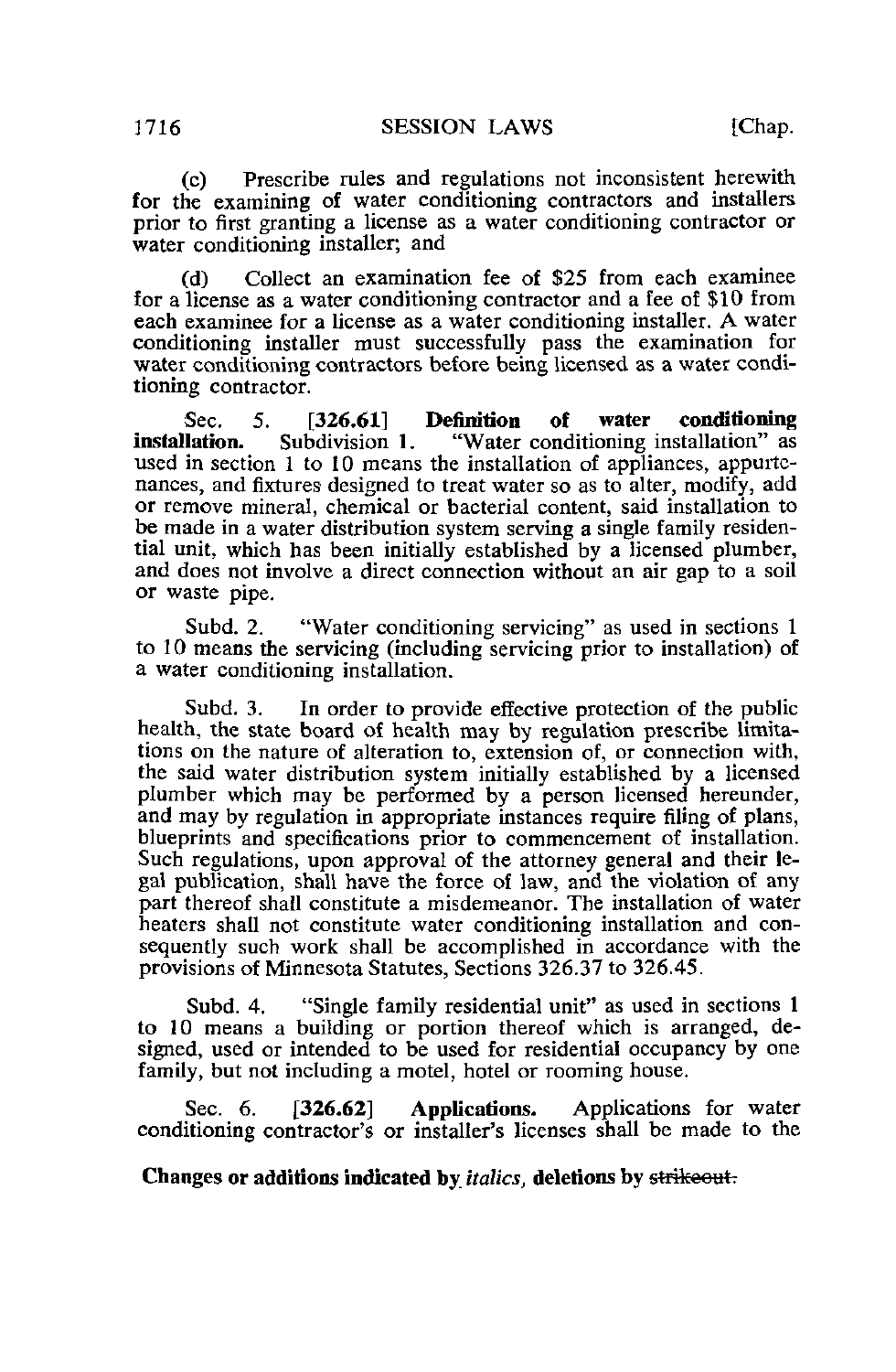state board of health with the fee prescribed herein. The annual license fee for a water conditioning contractor shall be \$25 and for an installer \$10. A person qualifying for a license after June 30 of any year shall be issued a license for the remainder of the calendar year upon payment of one half of the annual fee. Licenses shall expire December 31, but may be renewed upon application made the following January or February, but if in February only upon payment of an additional fee of \$5,

Sec. 7. [326.63] Board may revoke licenses. The board may revoke any license if the license has been obtained through error or fraud, or if the licensee is shown to be incompetent, or has committed a wilful violation of any of the board's rules and regulations or any local ordinances applicable to such work, or if the licensee has violated the provisions of sections 1 to 10 or if the licensee has knowingly aided or abetted any person who is not properly licensed to offer or furnish water conditioning installation work. Prior to such revocation, the licensee shall have notice in writing, enumerating the charges, and be entitled to a hearing by the board upon at least five days' notice, with the right to produce testimony. The board may appoint, in writing, any competent person to take testimony, and such person shall have the power to administer oaths, issue subpoenas, and compel the attendance of witnesses. The decision of the board shall be based on the testimony and records thereof. Application may be made for a new license at any time after one year from the date of revocation of a license, and such new license may be granted by the board.

Sec. 8. [326.64] Fees paid to state treasurer. All fees received under sections 1 to 10 shall be paid by the state board of health to the state treasurer and the amount thereof is appropriated annually out of any money in the state treasury to the board for the purpose of carrying out the provisions of sections 1 to 10. The salaries of the necessary employees of the board and the per diem of the inspectors and examiners hereinbefore provided, their expenses and the incidental expenses of the board in carrying out the provisions of sections 1 to 10 shall be paid, on order of the board, from such appropriation.

Sec. 9. [326.65] State license; examination; application; exemption. The provisions of sections 1 to 10 which require the The provisions of sections 1 to 10 which require the obtaining of licenses to engage in the work or business of water conditioning installation, and the provisions which provide for the examination of applicants for such licenses, shall only apply to work accomplished in cities, villages, boroughs, or towns having populations of 5,000 or more and shall not apply to master plumbers and journey-